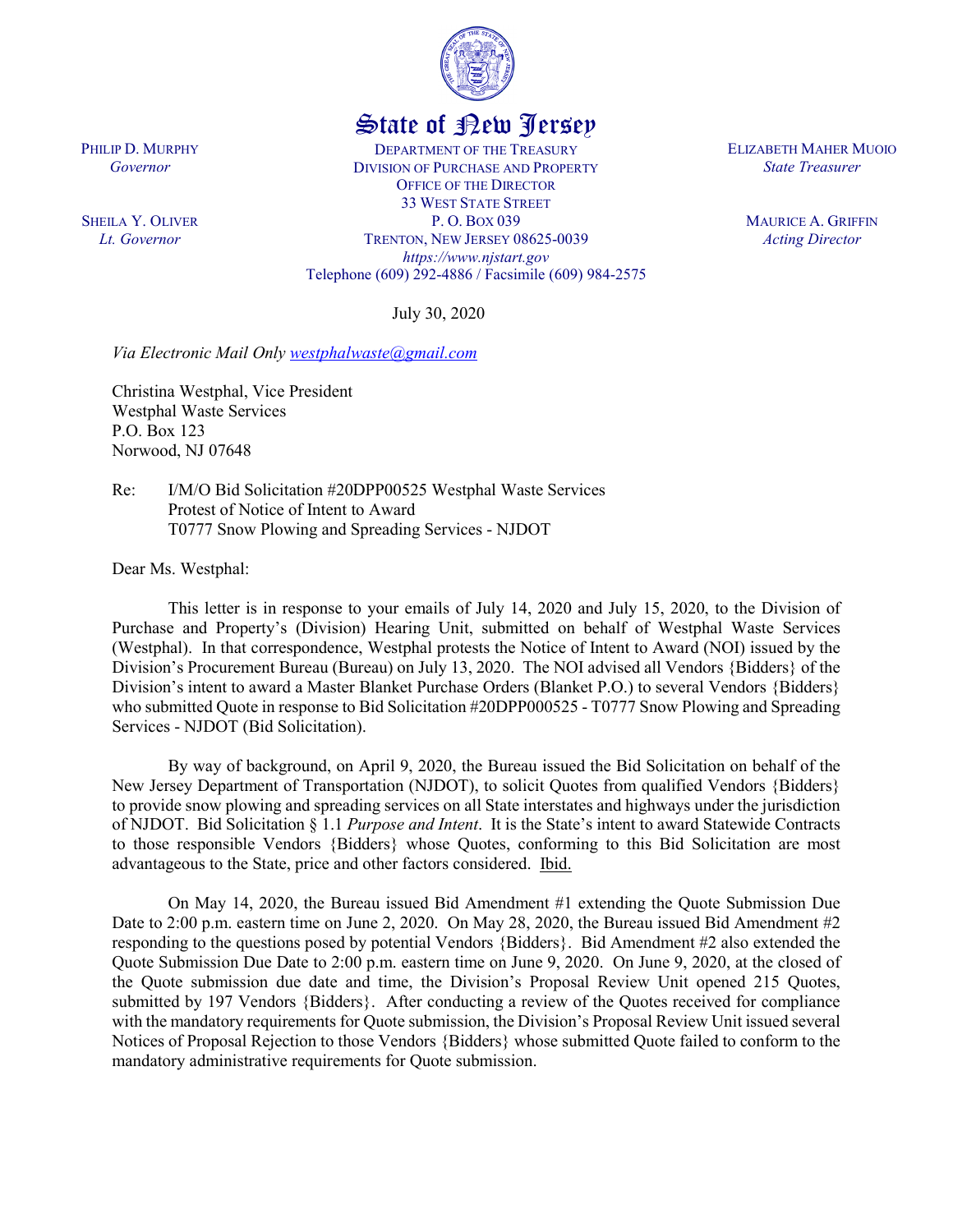The remaining Quotes were forwarded to the Bureau for review and evaluation consistent with the requirements of Bid Solicitation Section 6.7 *Evaluation Criteria, which* states in relevant part as follows:

## **6.7 EVALUATION CRITERIA**

The following evaluation criteria categories, not necessarily listed in order of significance, will be used to evaluate Quotes received in response to this Bid Solicitation.

- A. Experience of Vendor {Bidder} (Revised Attachment #1): The Vendor {Bidder} must have at least two (2) years of experience performing the specific service (snow plowing and/or spreading) on public roadways in order to be considered for award of that service;
- B. Equipment Preference: The type of Vendor {Bidder} equipment bid on the State-Supplied Price Sheet. See Section 6.7.1, subsections included; and
- C. Price: The Vendor's {Bidder's} pricing provided on the State-Supplied Price Sheet for each price line. See Section 6.7.1, subsections included, for information regarding the pricing evaluation methodology.

After the review and evaluation of all Quotes received in response to the Bid Solicitation was completed, the Bureau completed a Recommendation Report which recommended Blanket P.O. awards to those responsible Vendors {Bidders} whose Quotes, conforming to the Bid Solicitation are most advantageous to the State, price and other factors considered. On July 13, 2020, the NOI was issued advising all Vendors {Bidders} that it was the State's intent to award a Blanket P.O.s consistent with the Bureau's Recommendation Report.<sup>[1](#page-1-0)</sup>

With respect to the Quote submitted by Westphal, the Recommendation Report states:

The Quote submitted by Westphal Waste Services (WWS) was deemed by the Bureau to be responsive to all mandatory requirements of the Bid Solicitation. The Vendor {Bidder} is in compliance with ownership disclosure, certification of non-involvement in prohibited activities in Iran, business registration, MacBride Principles, disclosure of investigations and actions involving bidder, and source disclosure requirements.

WWS submitted a Quote for Snow Plowing Services only. The Bureau determined that the Vendor {Bidder} was responsive for all Price Lines submitted as part of its Quote.

As required by Bid Solicitation Section 4.4.3, *Experience of Vendor {Bidder}*, the Vendor {Bidder} submitted Attachment #1 – Experience of Vendor {Bidder} with its Quote. As part of Attachment #1, the Vendor {Bidder} states that it has four (4) years of experience providing Snow Plowing Services and confirmed that it possesses two (2) or more years of

l

<span id="page-1-0"></span><sup>&</sup>lt;sup>1</sup> The list of Vendors {Bidders} who are recommended to receive a Blanket P.O. award are listed in the Bureau's July 9, 2020 Recommendation Report.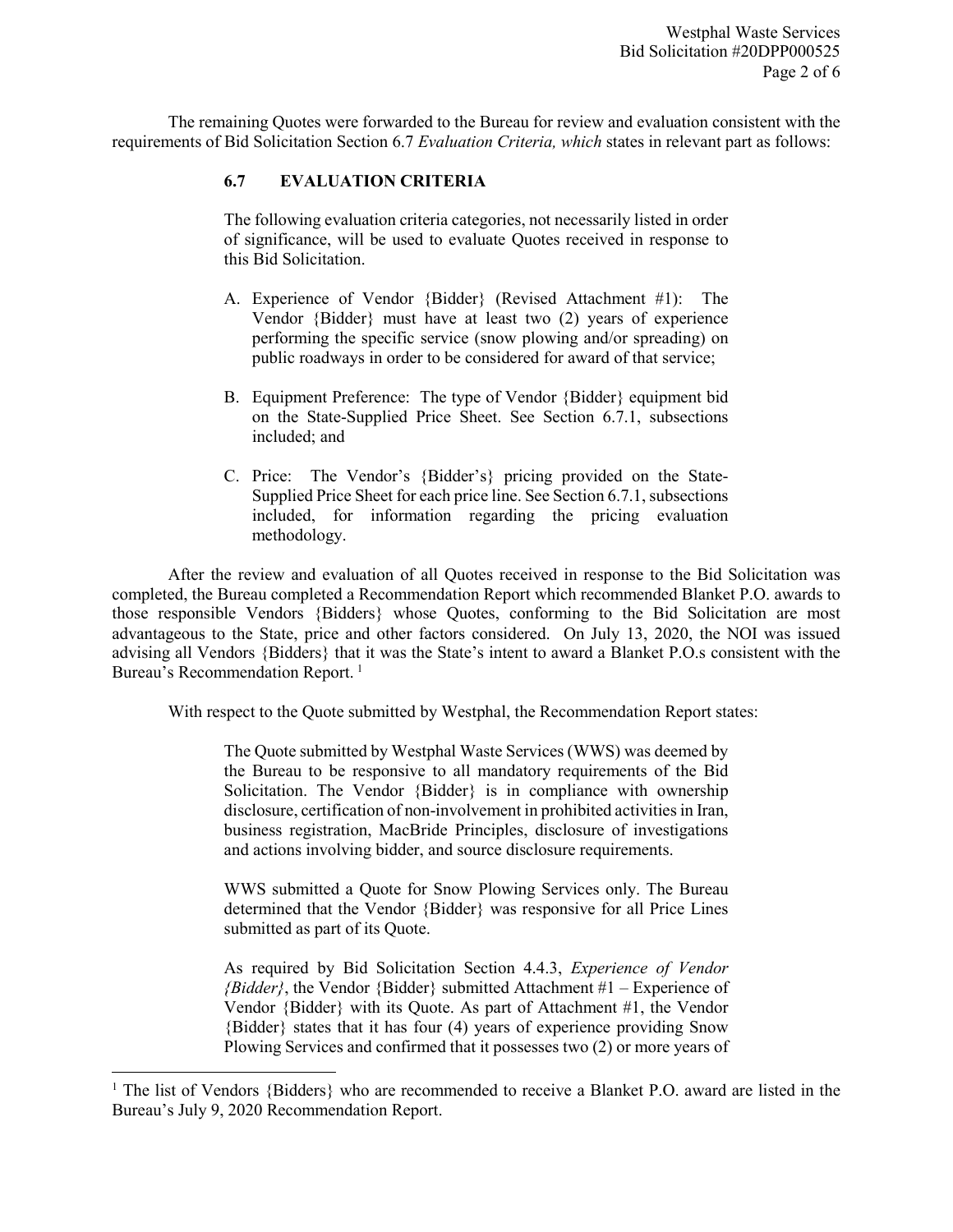experience performing Snow Plowing Services on public roadways. Based upon this information, the Bureau determined that WWS met the minimum experience requirements of two (2) or more years of experience providing Snow Plowing Services on public roadways in order to be considered eligible for award.

[July 9, 2020 Recommendation Report, p. 91.]

Despite being responsive to the mandatory requirements for Quote submission, Westphal was not recommended for a Blanket P.O. award.

On July 14, 2020 and July 15, 2020, the Division received Westphal's protest emails challenging the intended Blanket P.O. awards. Specifically, Westphal states in part:

> We bid on sections 5 9 and 10 for 1st and 2nd preference like we did the last contract. Due to covid and a limited office staff I overlooked the states ruling if you bid on 1st or 2nd preference it would automatically defer to 2nd preference, but I have to ask if the state wants 1st preference why would it defer to automatic 2nd preference when the state wants 1<sup>st</sup> preference. This makes absolutely no sense and I feel we should be entitled to a 2nd review on sections 5 9 and 10 we are the incumbent contractor for 2 sections now, we own our own equipment we have never been written up in the past, why would the state overlook our proposal and award to a company twice as high when we bid on the 1st preference. We felt as a company all options needed to be bid and if so should default to 1st preference. There is a section if we left anything blank the bid would be incomplete. This is the exact same way we bid the contract last time and we were awarded 1st preference.

[Westphal's July 14, 2020, protest email.]

Good morning, as discussed yesterday I find it hard to believe that if a contractor bids on 1<sup>st</sup> and 2nd option why would it automatically kick down to 2nd preference when we bid 1<sup>st</sup> preference wouldn't it be automatically kicked to 1st preference. We are the incumbent on 2 snow routes now, we invested in 10 brand new plows we own and maintain our own equipment we have never been written up on any sections and we are considered a contractor not to be "babysat" The one section we bid on the contractor is well over \$600.00 per hour over our bid this is such a waste of state money. I know a lot of things were changed this year and the state did a great job answering calls and emails but due to covid and limited office staff this was an oversight on our part I would have never bid second preference if I knew we didn't have to, all bids we do must be complete or they will be denied. I have attached a copy of our last bid just like we filled it out this year…

[Westphal's July 15, 2020, email.]

With its July 15, 2020 email, Westphal included a portion of price sheet submitted in response to Bid Solicitation 18DPP000205, the prior procurement for Snow Plowing and Spreading Services.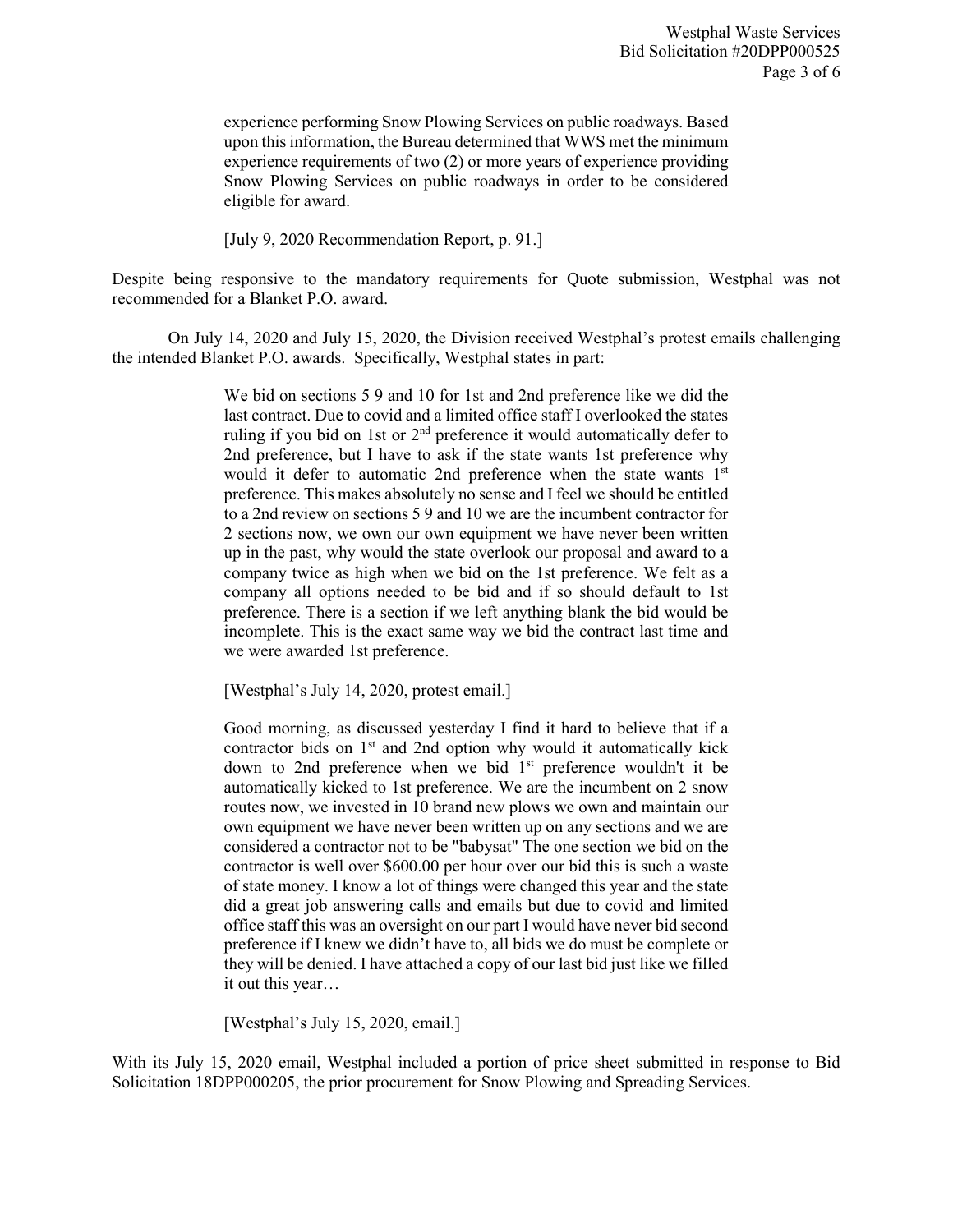In consideration of Westphal's protest, I have reviewed the record of this procurement, including the Bid Solicitation, the submitted Quotes, the relevant statutes, regulations, and case law. This review of the record has provided me with the information necessary to determine the facts of this matter and to render an informed Final Agency Decision on the merits of the protest. I set forth herein the Division's Final Agency Decision.

As noted above, the subject Bid Solicitation was advertised by the Bureau on April 9, 2020. The scope of work for this Bid Solicitation was created to meet NJDOT's current operational needs and specifically cautioned Vendors {Bidders} that they should not rely upon requirements from the prior procurement. Specifically, the Bid Solicitation Section 1.2 *Background* stated "Vendors {Bidders} are cautioned that this new Bid Solicitation addresses current requirements. *Vendors {Bidders} should not rely upon or use data from the prior Blanket P.O.*" *Emphasis added*.

Additionally, on April 23, 2020 the Bureau held an optional pre-quote conference to review the current Bid Solicitation with potential Vendors {Bidders}. During that conference the Bureau cautioned Vendors {Bidders} to review the price sheet submission requirements.



[April 23, 2020 Pre-Quote Conference PowerPoint Presentation, slide 14.]

As to the submission of Quote pricing for snow plowing and hauling services, the Bid Solicitation advised potential Vendors {Bidders} as follows:

> 1<sup>st</sup> Preference and 2<sup>nd</sup> Preference Columns - All-Inclusive Hourly Rate – Class A and/or Class B Snow Plowing Truck – Vendors {Bidders} shall provide hourly rate unit pricing for either the 1<sup>st</sup> Preference or 2<sup>nd</sup> Preference option of each price line being bid. Failure to provide unit pricing for one (1) of these two (2) options shall result in the Quote being deemed non-responsive and ineligible for award of the respective price line. *If a Vendor {Bidder} provides unit pricing for both the 1st Preference*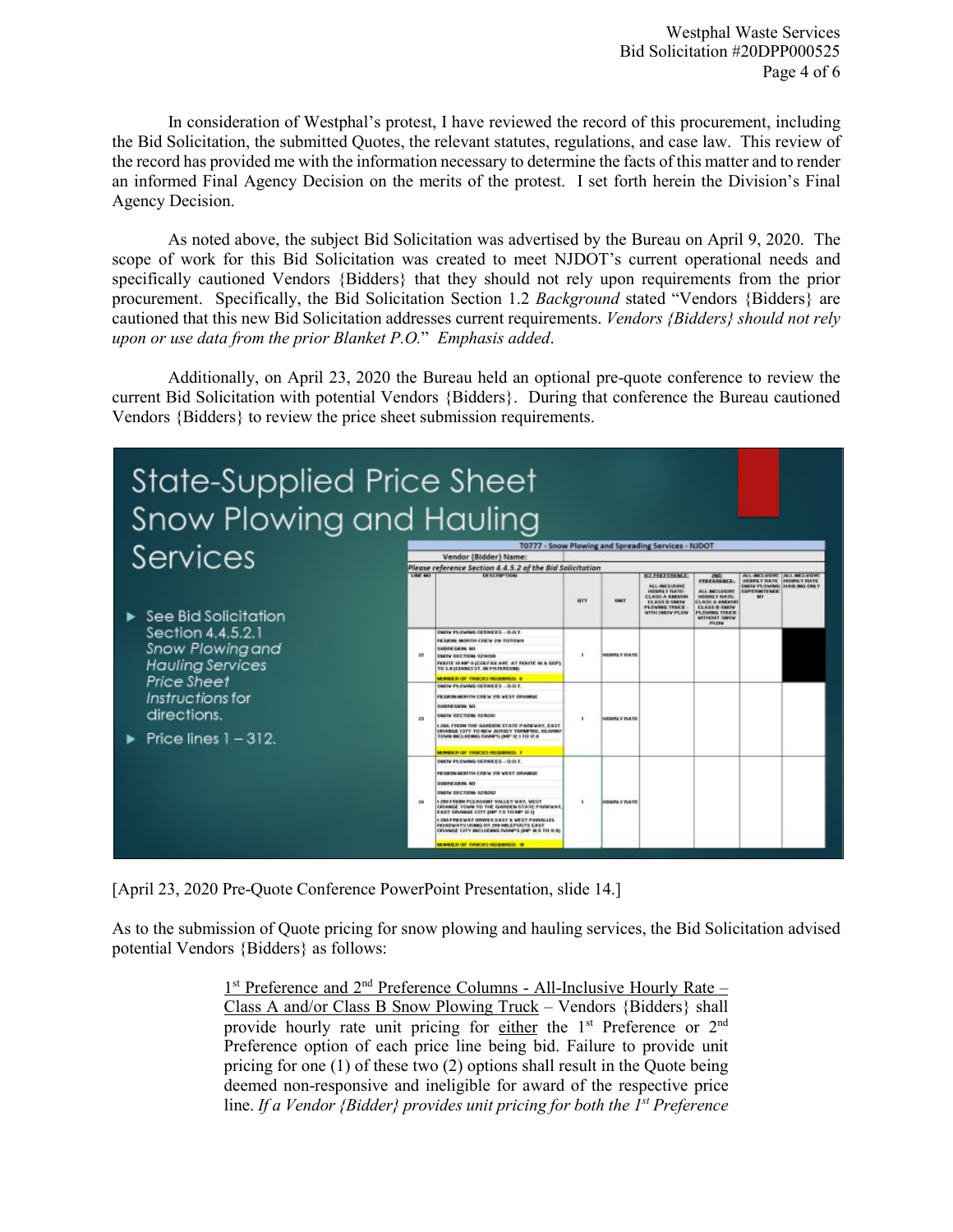*and 2nd Preference options of a price line, only the 2nd Preference pricing shall be considered and evaluated. Refer to Section 6.7.1, Equipment Preference and Pricing Evaluation, subsections included, for more information.*

[Bid Solicitation Section 4.4.5.2.1 *Snow Plowing and Hauling Services Price Sheet Instruction*, *Emphasis added*.]

Further, with respect to the evaluation of Quotes received for snow plowing and hauling services, the Bid Solicitation advised potential Vendors {Bidders}:

> $1<sup>st</sup>$  Preference – Vendors {Bidders} supplying all required trucks, that are all a combination of either Class A and/or Class B trucks, all with Vendor {Bidder} provided snow plows; and

> $2<sup>nd</sup>$  Preference – Vendors {Bidders} supplying all required trucks, that are all a combination of either Class A and/or Class B trucks, all without Vendor {Bidder} provided snow plows.

> *If a Vendor {Bidder} provides unit pricing for both the 1st Preference and 2nd Preference options of a price line, only the 2nd Preference pricing shall be considered and evaluated.*

> Refer to Bid Solicitation Section 4.4.5.2, State-Supplied Price Sheets, including subsections, for information regarding instructions for the State-Supplied Price Sheets.

> [Bid Solicitation Section 6.7.1.1 *Snow Plowing and Hauling Services*, *Emphasis added*.]

The New Jersey Courts have long recognized that the purpose of the public bidding process is to "secure for the public the benefits of unfettered competition." *Meadowbrook Carting Co. v. Borough of Island Heights*, 138 N.J. 307, 313 (1994). To that end, the "public bidding statutes exist for the benefit of the taxpayers, not bidders, and should be construed with sole reference to the public good." *Borough of Princeton v. Board of Chosen Freeholders*, 169 N.J. 135, 159-60 (1997). The objective of New Jersey's statutory procurement scheme is "to guard against favoritism, improvidence, extravagance and corruption; their aim is to secure for the public the benefits of unfettered competition." *Barrick v. State of New Jersey*, 218 N.J. 247, 258 (2014) (*citing*, *Keyes Martin & Co. v. Dir. of Div. of Purchase and Prop*., 99 N.J. 244, 256 (1985)).

In the protest, Westphal challenges the Quote submission requirements and evaluation methodology set forth in the Bid Solicitation and suggests that an alternative methodology be employed. If Westphal disagreed with the submission requirements and evaluation methodology set forth in the Bid Solicitation, its opportunity to do so was prior to the submission of Quotes. N.J.A.C. 17:12-3.2. Had Westphal submitted a challenge to the submission requirements and evaluation methodology prior to the Quote opening, the Bureau could have addressed any concerns, and doing so would have maintained a level playing field for all potential Vendors {Bidders} with respect to the submission requirements and evaluation methodology to be employed.

In consideration of Westphal's protest, the Division's Hearing undertook a review of submission requirements and evaluation methodology for the subject Bid Solicitation. There was no error, mistake or